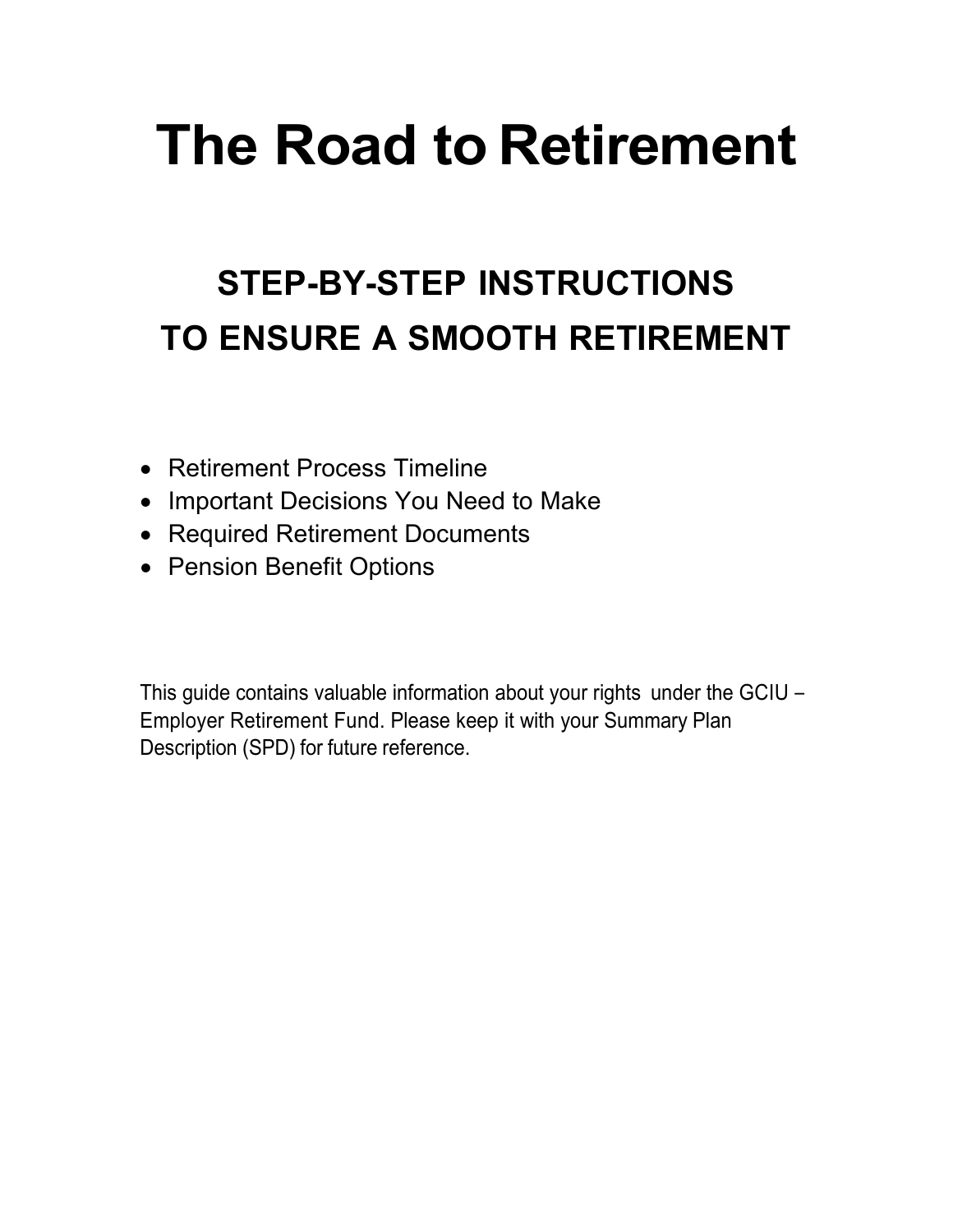

# **GCIU - Employer Retirement Fund**

Newspaper, Commercial Printing, and Printing Specialties & Paper Products Industries

2323 Eastlake Ave E Seattle WA 98102 . (800) 322-1489 . Formerly IP&GCU-Employer Retirement Fund

Dear Participant,

Deciding to retire is an important decision for you and your loved ones. Understanding your benefits, planning for the future, and discussing your options with trusted advisors, friends and family are all essential to a successful transition from the workplace into retirement.

This guide is designed to help you navigate the retirement process whilehighlighting the decisions you must make about your benefits and information you must provide to the GCIU-Employer Retirement Fund ("GCIU-ERF"), before and after your retirement date.

Please review this document carefully prior to you submitting a retirement application. During your application process, a counselor willbe available to provide you with a better understanding of GCIU-ERF's retirement plan, review important dates, deadlines and answer any other related questions. Once your application is received, an assigned benefit analyst will be available by phone and email to assist you throughout the retirement process.

If you have not already received your retirement application, please callthe Plans tollfree at (800) 322-1489.

Please note that detailed information about your benefits is located in your GCIU-ERF *Summary Plan Description (SPD)*. If you would like a copy, please contact the Administrative Office.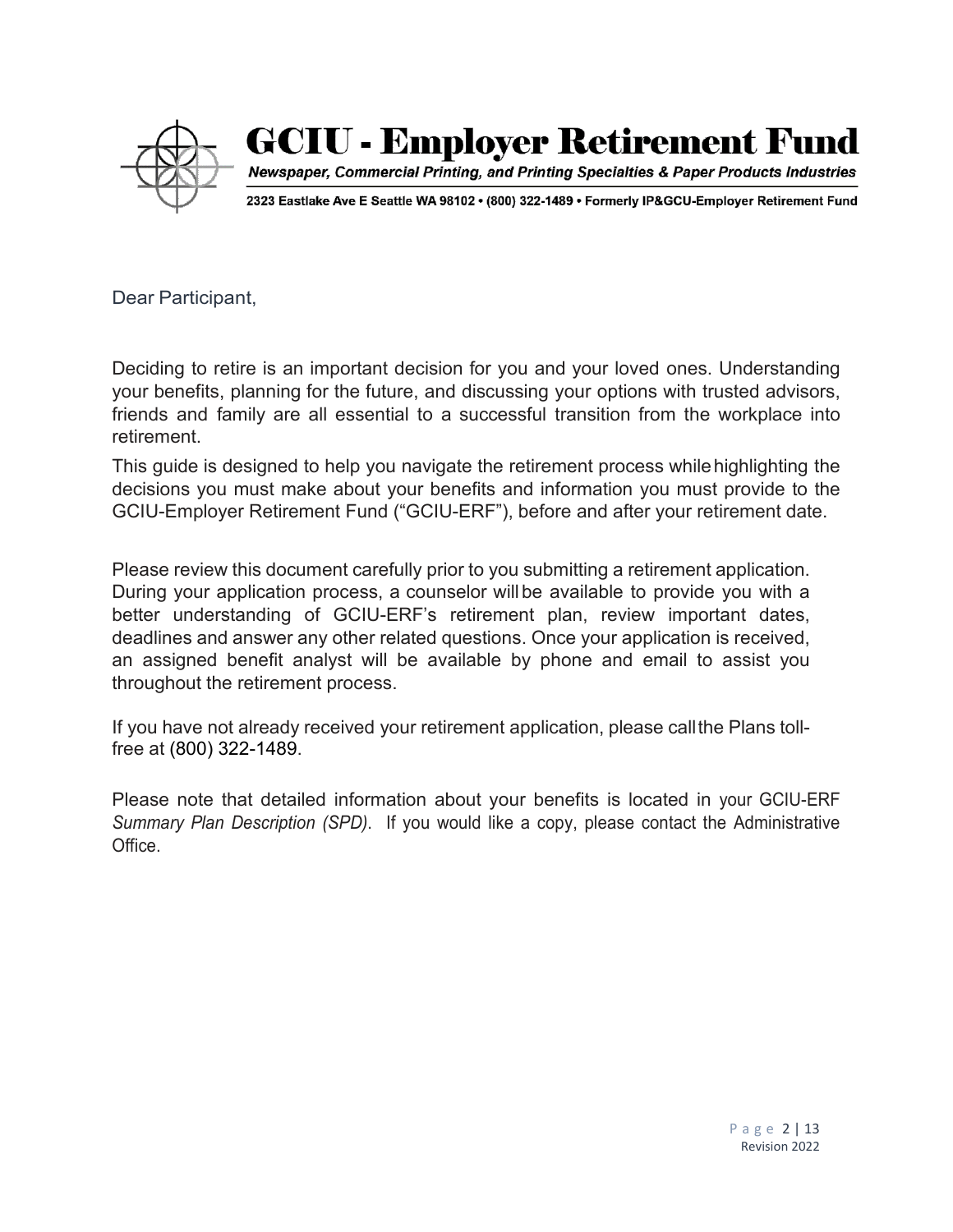# **GCIU Participant Services**

Call Toll-Free: (800) 322-1489

Fax:

#### (562) 463-5993

Email:

GCIU-Processors@nwadmin.com

Mailing Address:

### GCIU-Employer Retirement Fund

c/o Northwest Administrators Inc.

## 2323 Eastlake Ave East Seattle, WA 98102-3305

Our office maintains all records pertaining to your eligibility and processes all benefits. Please address any inquiry, claim or correspondence to the Seattle office, and remember toinclude the last four digits of the Participant's Social Security identification number.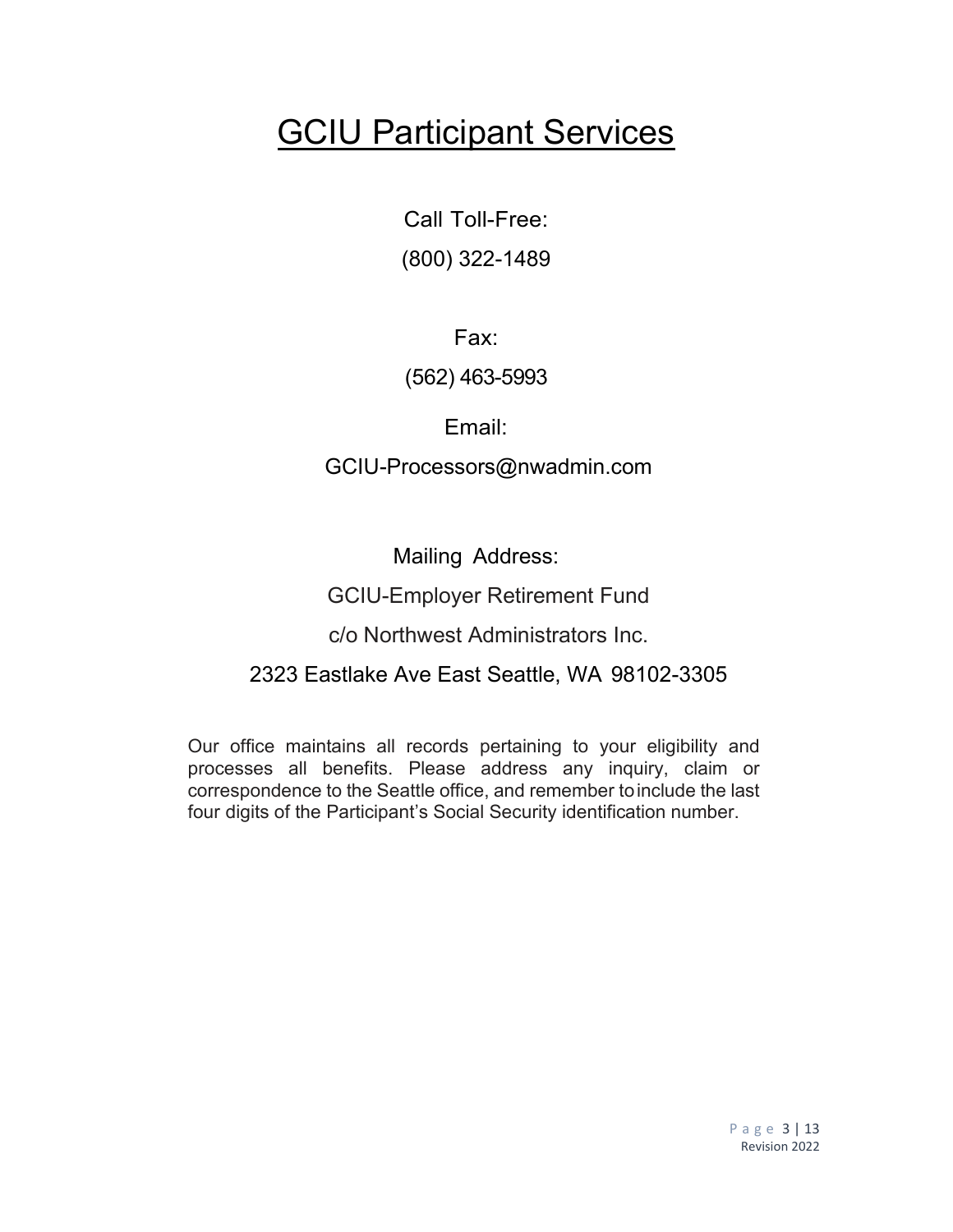# **Contents**

# **1. Retirement Process Timeline**

*This checklist provides an overview of important deadlines throughout the retirement process*

# **2.The Road to Retirement**

*Step-by-step instructions to ensure a smooth retirement*

## **3.Overview:**

*Retirement Documents*

# **4.Important DecisionsYou Need to Make**

# **5.Other RelevantInformation**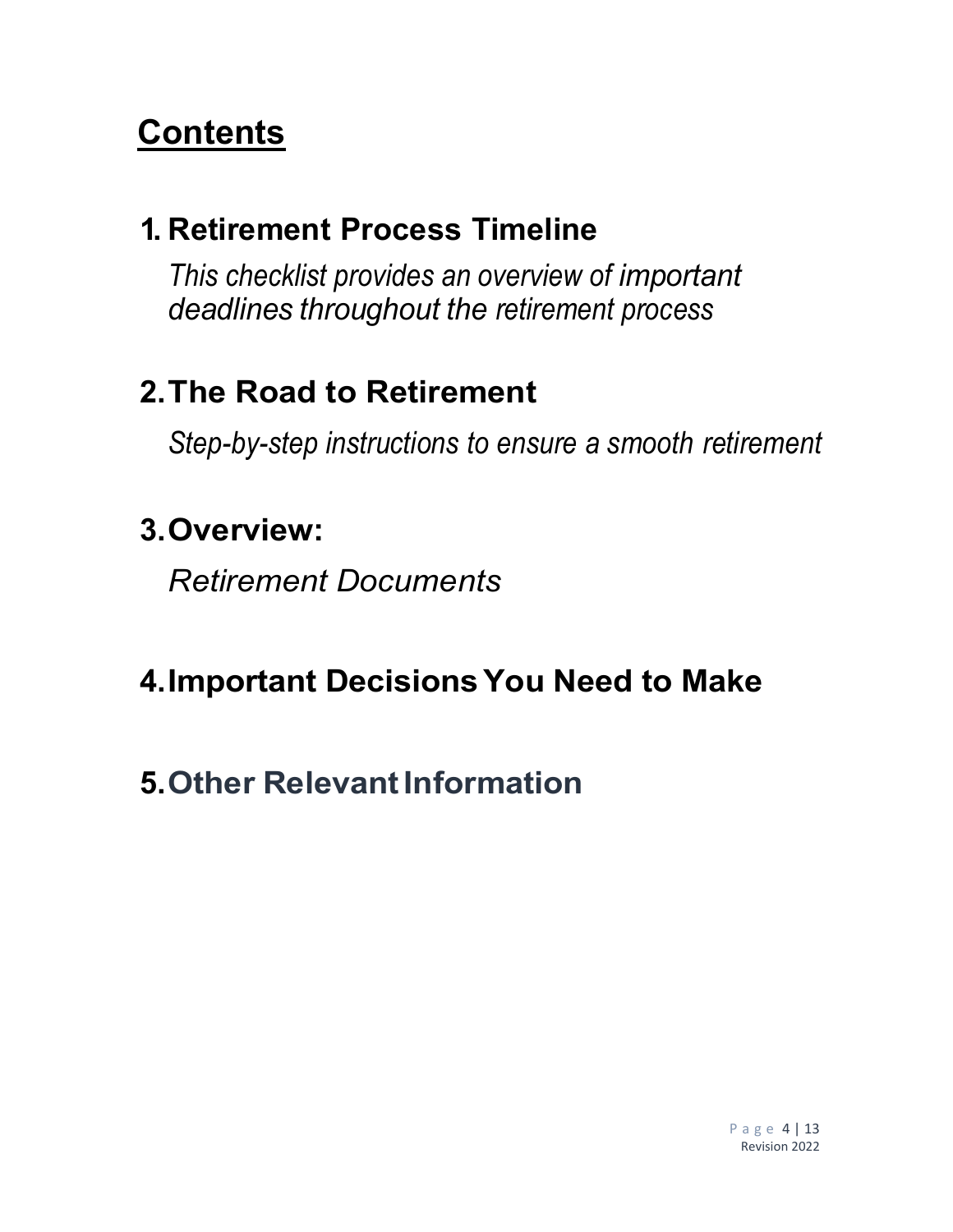# **1. Retirement Process Timeline**

Overview of important deadlines

## 6 -12 MONTHS **BEFORE RETIREMENT**

- Plan and research your retirement options and eligibility.
- Contact the Administrative Office for a benefit estimate.
- Decide on your desired Retirement Date.

## 3 - 6 MONTHS **BEFORE RETIREMENT**

- Request a retirement application.
- Complete your retirement application.
- Gather required documents.

## 2 MONTHS **BEFORE RETIREMENT**

- Your Retirement Application is due.
	- o *For example, if your desired Retirement Date is June 1st, your retirementapplication should be submitted no later than March 31st.*

## 30 DAYS **BEFORE RETIREMENT**

- Benefit election and retirement forms are due.
- Required legal documentation is due.
- Any election changes must be made prior to your retirement date.

## RETIREMENT DATE

• Receive your first monthly Pension Plan payment.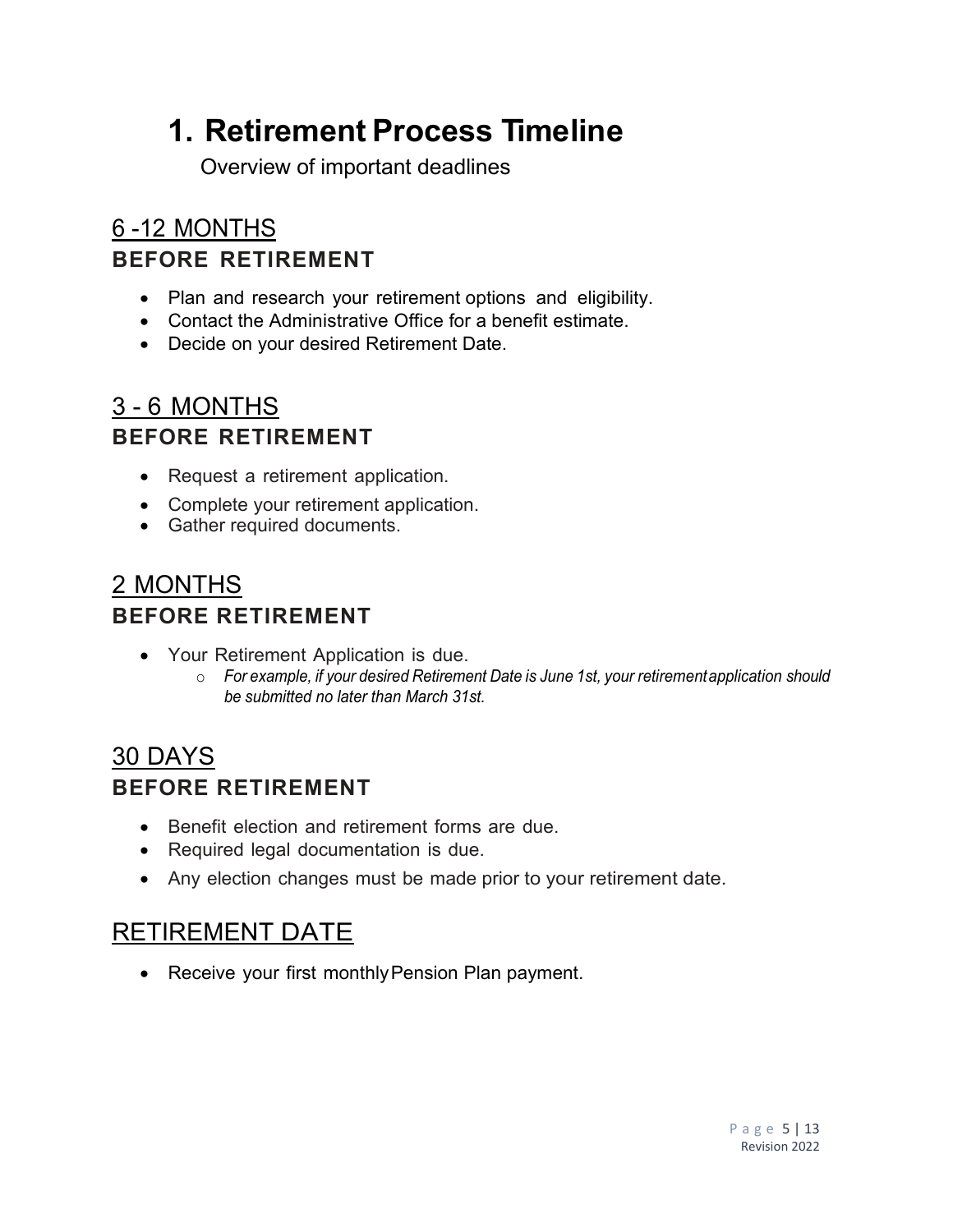# **2.The Road to Retirement**

Step by Step Instructions

# Step 1 **REVIEW** Your Readiness to Retire

Are you financially ready to retire?

Review your Accrued Benefit Summary and consider whether the estimated monthly benefits, along with your savings and other expected forms of retirement income, will be sufficient to cover your expenses now and in the future.

Consider which benefit payment optionwill best meet your financial needs during your lifetime or the lifetime of a surviving spouse.

If you are married, you may review your other estimated benefit payment options, including various forms of Joint and Survivor Annuities. You may also contact the Administrative Office for a Retirement Benefit Estimate, which will be sent by mail.

Independent financial and tax advisors can help you identify your financial and lifestyle goals and determine how much income you need in retirement to achieve them.

## **IMPORTANT!**

If you choose not to retire, plan mandated Required Minimum Distribution benefits that conform to IRS regulations will begin on April 1 following the year you turn age 72.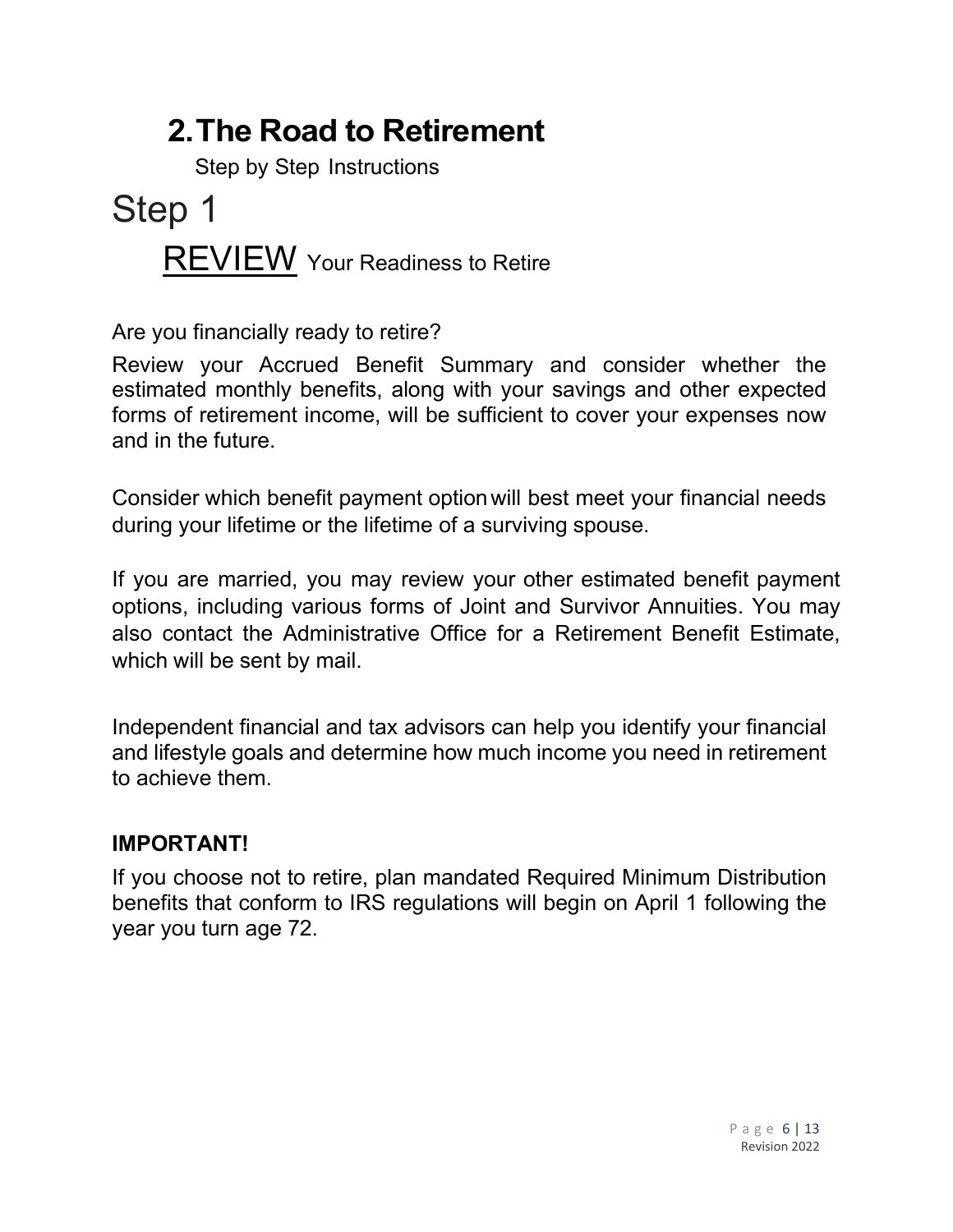# Step 2 SUBMIT Your Retirement Application

Completion of a Retirement Application Part I notifies the Plan **that you intend to stop working in the industry**, and that you wish to begin receiving anybenefits you are eligible for under the Pension Plan.

You may submit your Retirement Application Part I as early as six months (180 days) before your requested Retirement Date and no later than two complete calendar months prior to your selected retirement date.

After receipt of your Retirement Application Part I by the Administrative Office, you will receive a Retirement Benefit Election Application Part II.

### **IMPORTANT!**

If your Retirement Application Part II is not completed and returned back to the office within 60 days after you received the packet, and at least two complete calendar months before your requested retirement date your application could be denied, and you will be requested to submit a new application.

# Step 3 **GATHER** Your Required Legal Documents

You are required to submit certain legal documentation to the Plans before your retirement benefits can be processed. These documents must be submitted to thePlans at least 30 days before your requestedretirement date.

#### • Proof of Age

You must submit legal evidence of your birth date. Acceptable documents includea copy of your birth certificate, Baptismal Certificate, Citizenship or Naturalization Papers, Passports, Records or information obtained from the U.S. Census Department,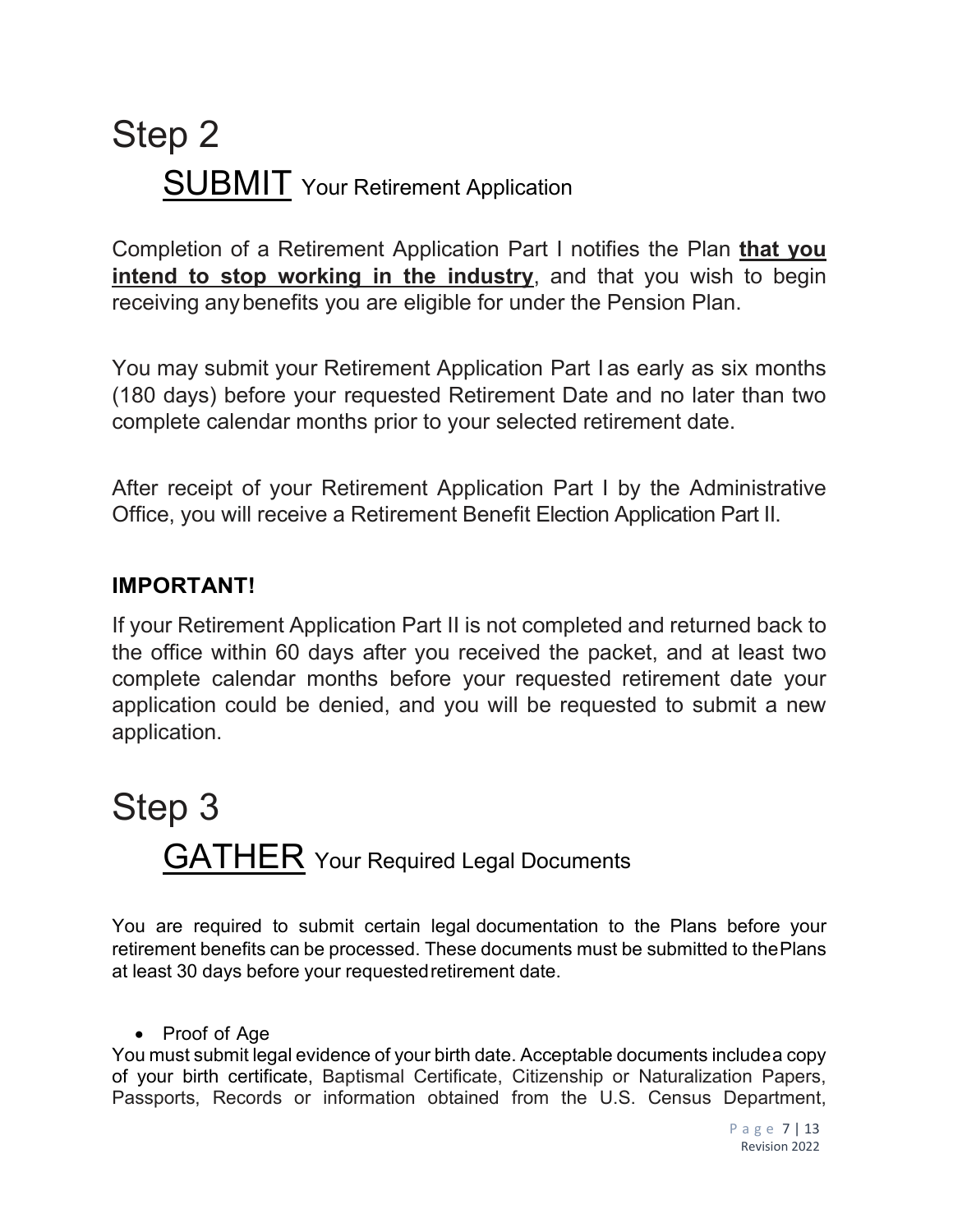Insurance policies taken out at least 10 years before your date of retirement, Affidavit of birth, Social Security information

If you are applying for a Disability Pension – Provide *your Social Security Disability Award Letter*.

#### **IF MARRIED:**

• Proof of Marriage you must submit legal evidence of your marriage to your spouse **and** Proof of Your Spouse's Age.

#### **IF DIVORCED/SEPERATED:**

- Proof of Divorce/Separation You must submit a complete conformed copy of the Final Dissolution of Marriage the Property Settlement Agreement for all previous spouses. This is to verify that your prior spouse(s) has no claim on your benefit.
- If a former spouse is deceased, the Plans will require *a copy of the death certificate.*

# Step 4 SPEAK With a Participant Service Representative

The Plans' representatives are available to help you understand your benefits, fill out forms, identify applicable deadlines and adhere to the rules and requirements in order to ensure a smooth transition for you and your loved ones.

Since many of the decisions you will make during the retirement process will impact your spouse and require his or her signature to consent, please have your spouse involved during this process.

To request information from a representative, please call the Participant Services Center toll-free at (800) 322-1489.

A representative will verify that all therequired forms are complete, and the necessary documents are in good order. Alternatively, youmay mail in the forms and documents to the Administrative Office and your application will be processed.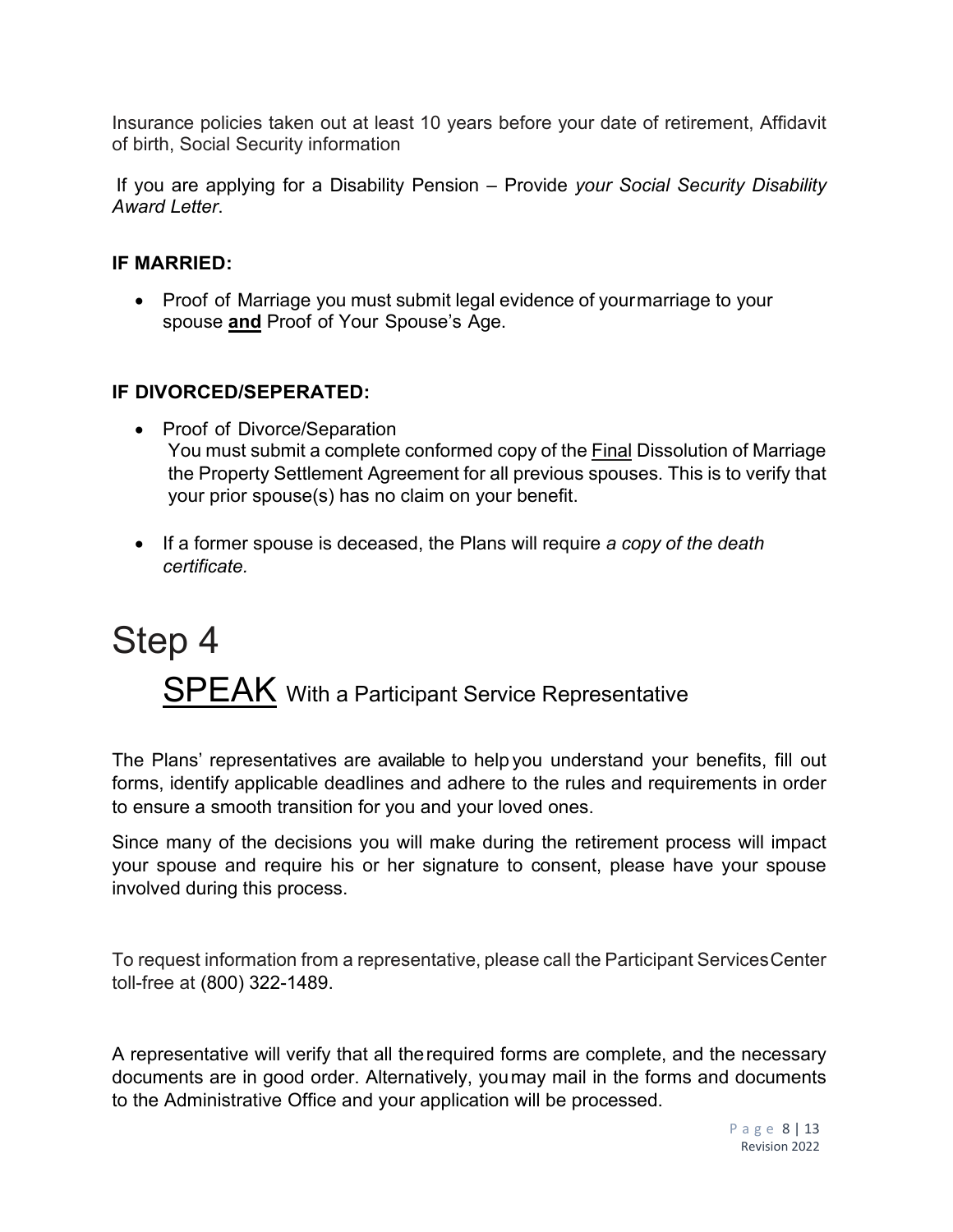# Step 5 **CONFIRM** Your First Payment Date

Once all your forms and supporting documents are received and accepted by the Plan, you will receive a Benefit Confirmation Letter approximately one week before your Retirement Date.

The Administrative Office will contact you in case there areany missing documents.

# Step 6 RETIRE

Your first pension benefit payment will be made on your Retirement Date or within 4 weeks of receipt of your Application Part II, retro payment and/or interest will be added if applicable. For those electing directdeposit, the payment will be made once the Trust has confirmed testing with your bank. If you choose to receive your benefit payment by check, you will receive your first payment after your Retirement Date. Payments are made by the first of each month.

## **3. Overview Retirement Documents**

## **RETIREMENT APPLICATION**

This is the document that starts it all. By submitting a Retirement

Application, you are informing GCIU-ERF that you would like to retire within the next six months

## **RETIREMENT BENEFIT ESTIMATE**

Upon your request, the Administrative Office will provide you with an estimate of how much your Pension Plan benefits will be under each available type of benefit payment option.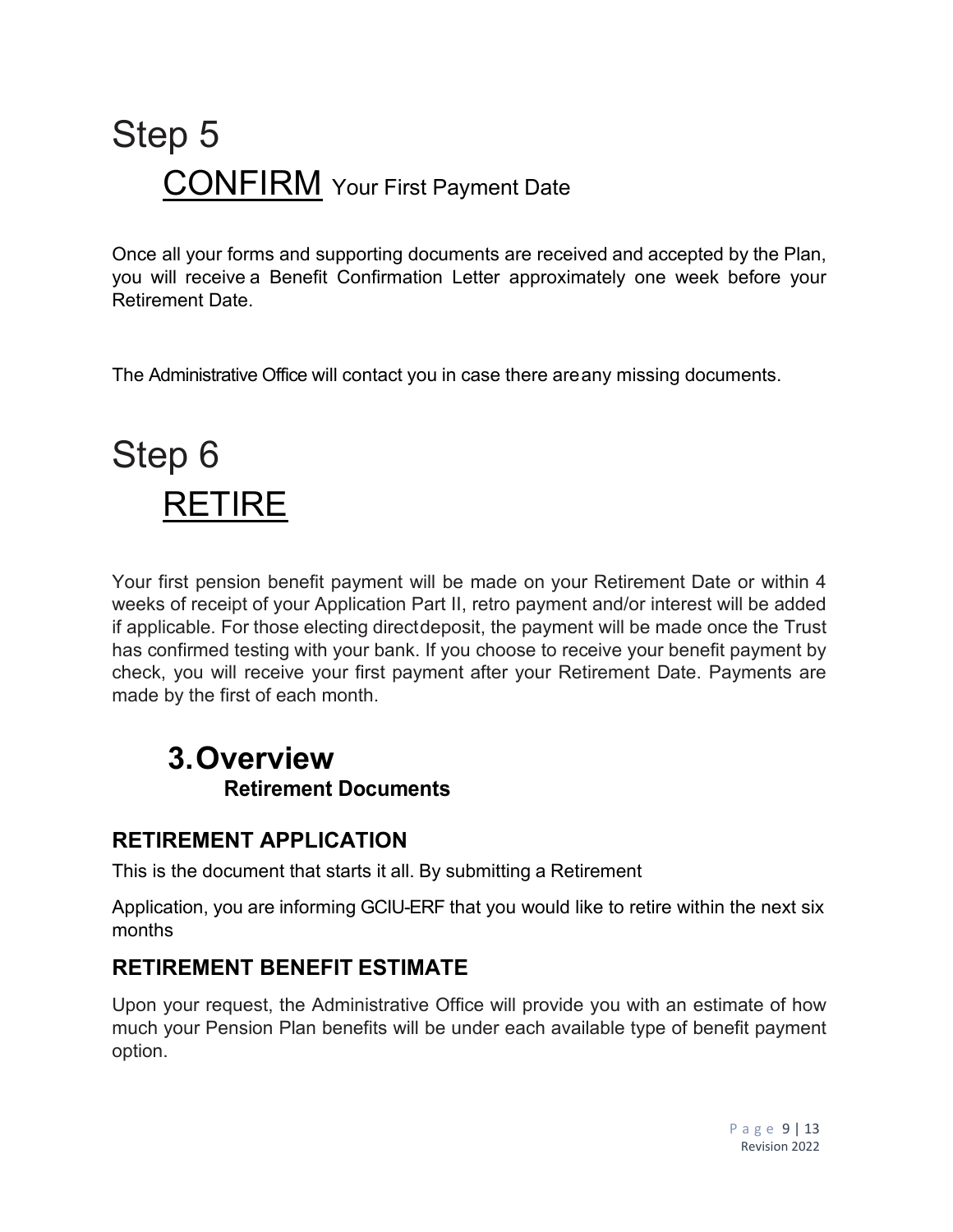This is only an estimate to help you understand what your approximate income will be from the Plan. Your final benefit amount may differ due to actual hours as of your retirement date.

In addition, there may be tax withholdings on any benefit payments made to you.

### **RETIREMENT BENEFIT ELECTION FORM**

This may be the most important form you submit. It tells the Plans which benefit payment option you select and who you designateas your beneficiary.

This decision cannot be changed once you retire.Therefore, please take the time to read through the explanation of the benefit payment options and review your Retirement Benefit Estimate Summary carefully to ensure you are choosing the best benefit option foryou and your family.

## **RETIREMENT FORMS (continued)**

- **1. Benefit Election Form (2 pages) This form describes the** different benefit options available to you and an estimate of your monthly pension benefit under each option.
- **2. Contingent Annuitant Form (1 page)**  If you elect a joint and survivor benefit option and designate someone other than your spouse to receive the survivor benefit, you must complete this form.
- *3.* **50% Joint and Survivor Rejection Form (1 page)**  If you are single, if you are married and electing a life annuity, or if you are married and electing a contingent annuitant other than your spouse, *you must complete this form and have it notarized.*
- **4.** Retirement Declaration (2 pages) This form describes the Fund's rules regarding return to work after retirement. Please read this document carefully, return one signed copy to the Fund, and keep one signed copy for your own records. This form must be notarized.
- **5. Authorization Agreement and Enrollment Form for Direct Deposit of Pension Payments by Electronic Funds Transfer (2 pages)** – This form authorizes the Fund to pay your pension benefit in the form of a direct deposit to your bankaccount.
- **6. Withholding Certificate for Pension or Annuity Payments (Form W-4P)** This form authorizes the Fund to withhold Federal Taxes on your behalf based on your withholding election.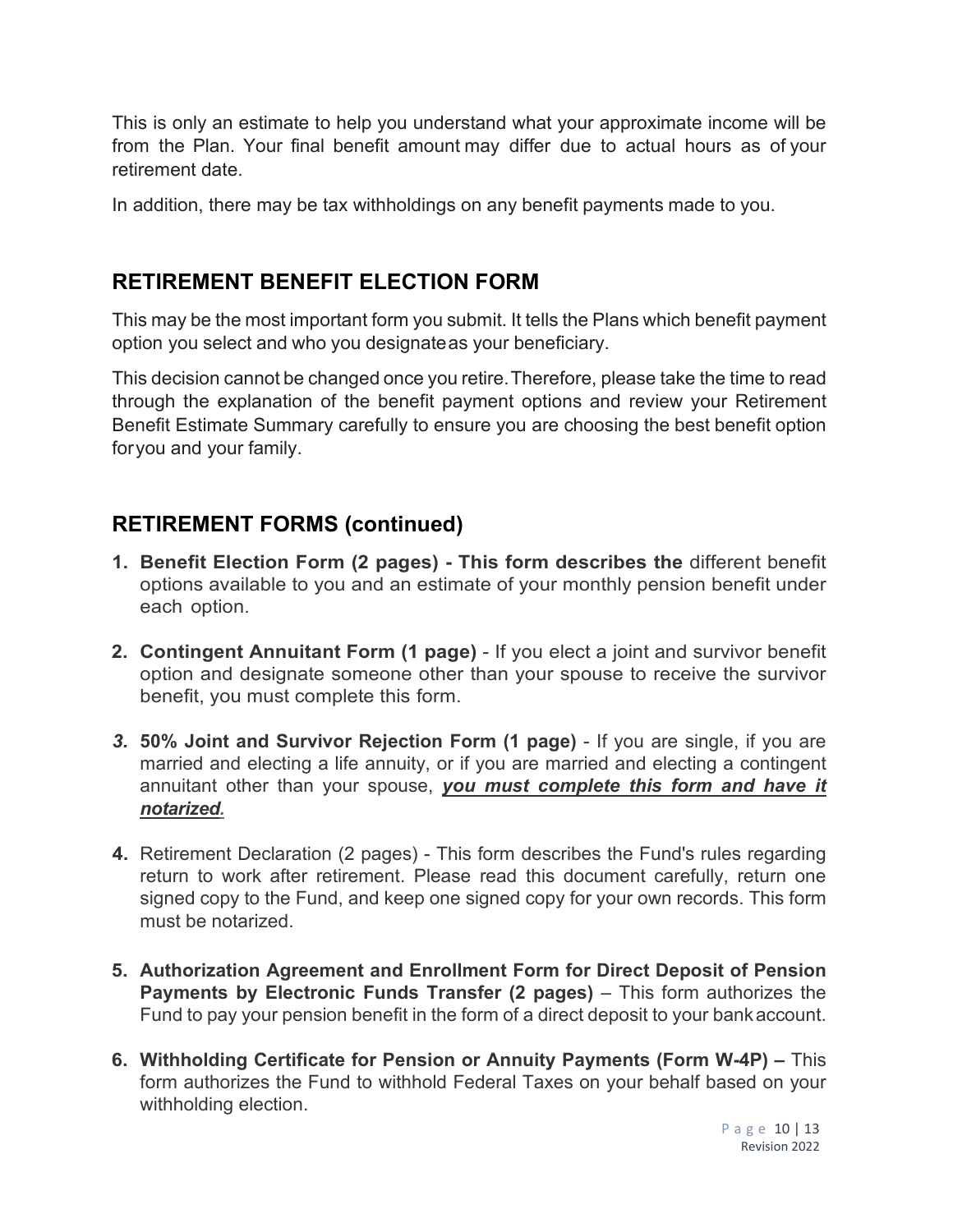## 4.Important Decisions You Need to Make PAYMENT TYPES Of Your Pension Plan Benefit

Under the terms of the GCIU-ERF's Plan Document, you may be eligible to receive the following types of benefits:

- **Normal Retirement Benefit**  You may be eligible for a Normal Retirement Benefit on the date you reach age 65 and have completed at least 5 years of Eligibility Service.
- **Early Retirement Benefit**  You may be eligible for an Early Retirement Benefit after you reach age 55 and have at least 5 years of Eligibility Service. Your Early Retirement Benefit will be reduced if you retire before age 65.
- **Disability Benefit** You may be eligible for a Disability Benefit if you become totally and permanently disabled and you have at least 5 years of Eligibility Service. The GCIU-ERF will consider you to be totally and permanently disabled if you are entitled to a disability benefit from the Social Security Administration.

## PAYMENT OPTIONS Of Your Pension Plan Benefits

Depending on your marital status on your Retirement Date, you will have one or more of the following benefit payment options from which to choose. Please review your Retirement Benefit Estimate or your Benefit Election Form to help determine which option is best for you and your family.

Selecting a benefit payment option is a critical decision. Your choice of benefit payment option cannot be changed once your retirement benefits commence.

## **SINGLE LIFE ANNUITYBENEFIT**

This option provides a monthly lifetime benefit payment to the Participant only. No benefit will bepaid to any survivor.

## **QUALIFIED JOINT & 50% SPOUSAL SURVIVOR ANNUITYBENEFIT**

The Employee Retirement Income Security Act of 1974 ("ERISA") requires a married Participant to retire with a Qualified Joint & 50% Survivor Annuity Benefit, unless the Participant elects another available option with his/her spouse's written consent.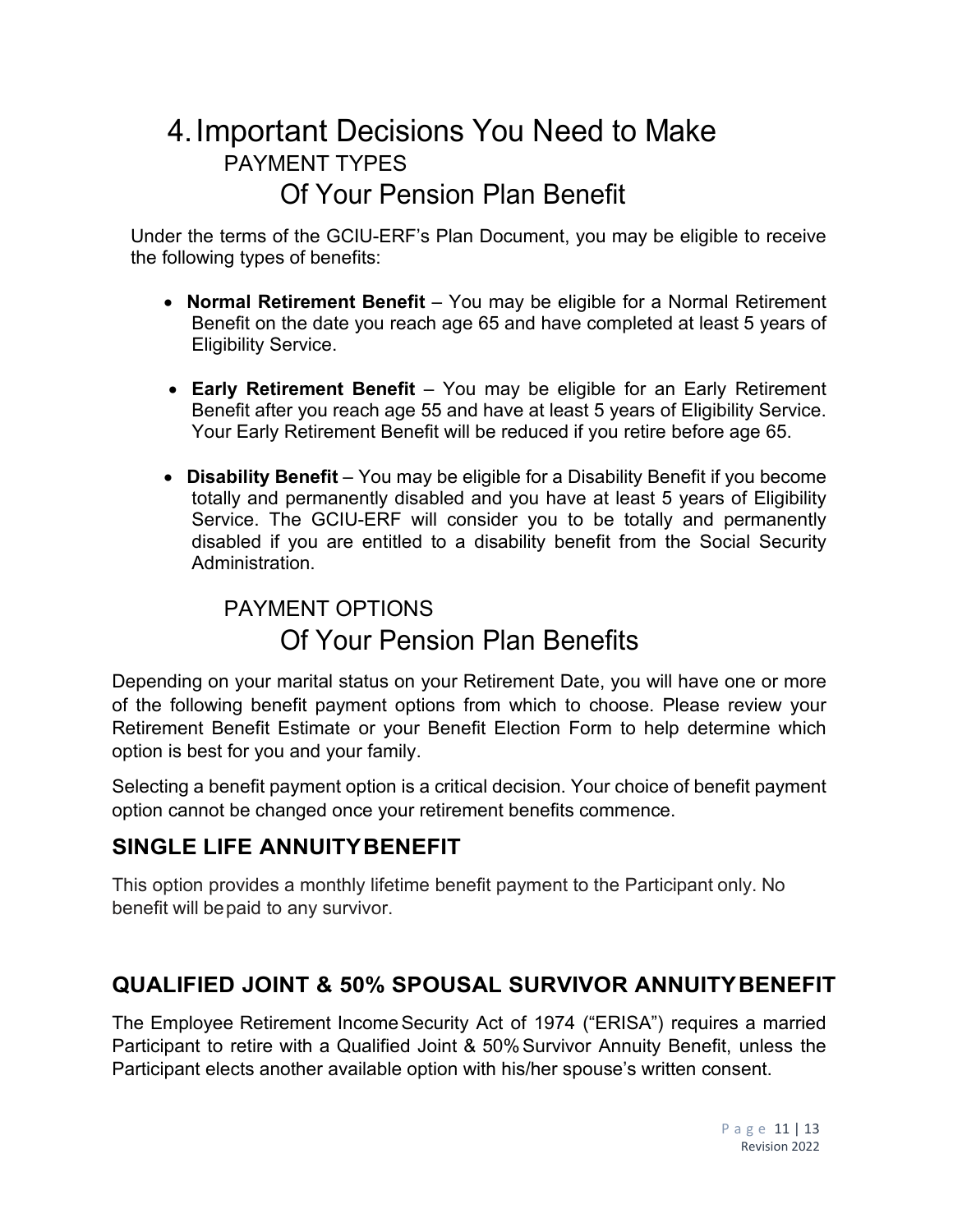Under this option, you will receive a reduced monthly benefit (based on your age and your spouse's age) throughout your lifetime.

If you predecease your spouse,a lifetime monthly benefit will continue to be paid to your surviving spouse at an amount equal to one-half of the monthlybenefit received while you were living.

If your spouse predeceases you after your retirement date, the Joint & 50% Survivor Annuity Benefit will continue for your lifetime at the same reduced monthly amount. No benefit will be paid to any survivor, includinga new spouse, if you remarry after retirement.

## **OPTIONAL SURVIVOR ANUITY**

Effective January 1, 2009, if the Participant waives the Joint and Survivor Annuity with the Spouse's consent, the Participant may elect, in writing, an Optional Survivor Annuity, with the spouse of the Participant receiving seventy-five (75%) of the payments made to the Participant if the spouse should survive the Participant. The factor of actuarial equivalence is 85%, (provided the Participant's spouse is no more than 10 years younger or 10 years older than the Participant).

# 5. Other Relevant Information

## **Changing Your Address**

It is important that you and your dependents update your contact information with the Plans whenever you move or change your mailing address. Address changes must be submitted in writingor electronically to the Plans using a Change of Address Form.

## **Direct Deposit**

Direct deposit is faster and more efficient than mail delivery. If you choose to receive your monthly pension benefit by direct deposit, your benefit payment will be automatically transferred to your bank account on the first day of the month. If you choose to receive your pension check by mail, the Plans will mail it to you on the last working day before the first of each month.

Direct deposit is not available for bank accounts outside the United States or for trust accounts.